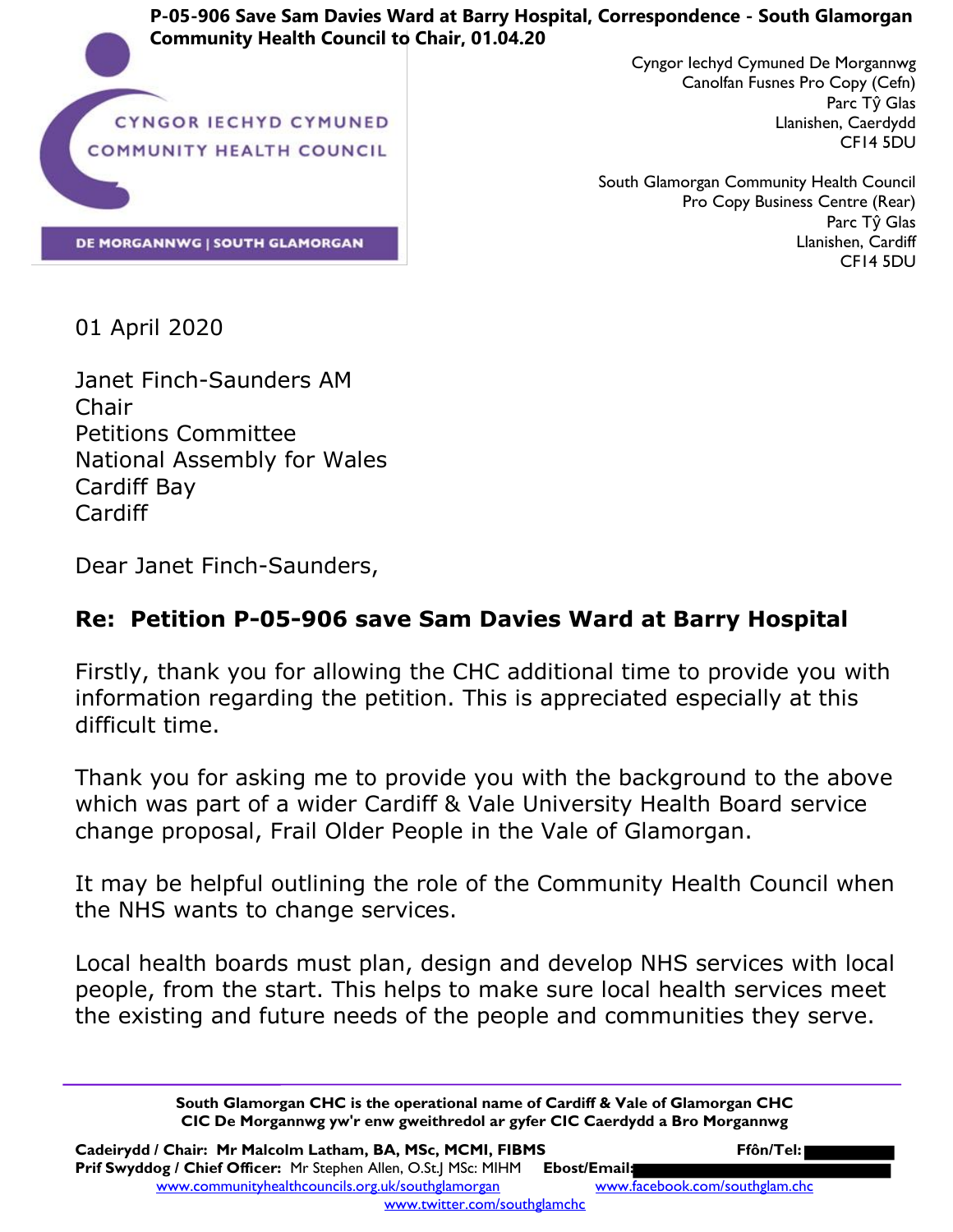Health boards must tell their local CHC when they want to make a change that affects people. CHCs must work with their health board whenever it considers making a change.

CHCs represent the interests of public and patients. CHCs make sure that NHS organisations ask people for their views and listen to what they have to say.

What do we do when health boards tell us they want to make changes?

We ask the health board to show people:

- why it thinks things need to change;
- what it thinks will be better for patients if things change;
- who will be affected if things change; and
- **How much it will cost.**

We agree with our health board what they should do to help make sure people:

- **E** know about their ideas for change; and
- Can easily share their views and ideas or ask questions.

What do we do once people have shared their views and ideas?

We look carefully at what people have said. Often, people have different views and ideas about what is best.

We make sure the health board:

- Has thought carefully about what everyone has said;
- Uses what people have said to change its plans where it needs to; and
- Answers the questions and any concerns people have raised.

Once we have done this, we need to decide if we agree with the changes the health board wants to make.

> **South Glamorgan CHC is the operational name of Cardiff & Vale of Glamorgan CHC CIC De Morgannwg yw'r enw gweithredol ar gyfer CIC Caerdydd a Bro Morgannwg**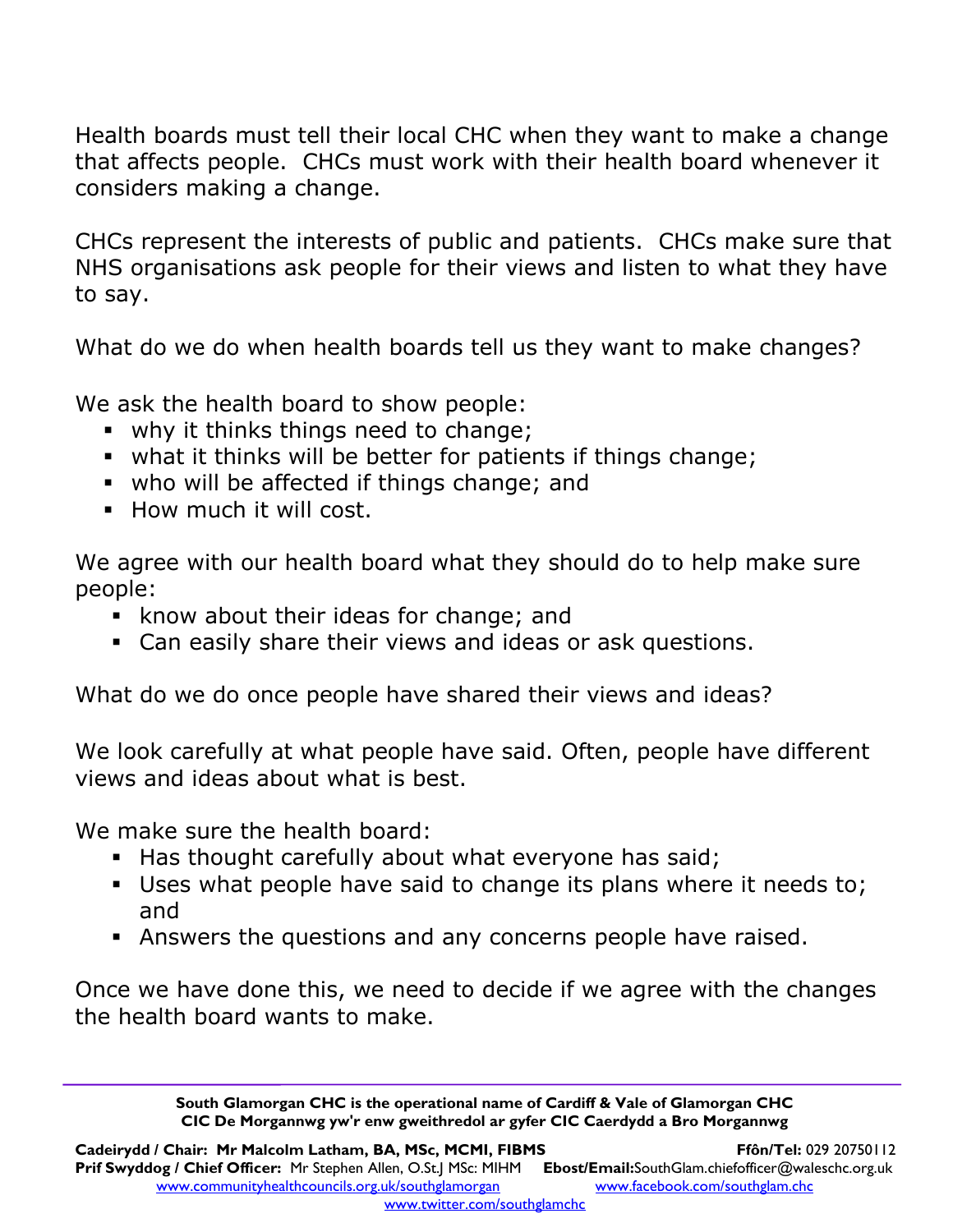When we decide, we must think about:

- the good and bad effects on all communities;
- how any particular groups of people may be affected;
- how services may be affected if things change or if they don't;
- whether there are things the health board can do to limit any bad effects; and
- **How much things cost.**

If we do not think the health, board has:

- qiven people enough chance to have their say;
- thought properly about what people have said;
- answered people's concerns; and
- come up with the best way forward

We will tell them and ask them to put it right.

If this does not work, we will ask the Cabinet Secretary for Health and Social Services to decide what should happen.

Within South Glamorgan CHC, we have an agreed process with the Cardiff & Vale University Health Board on how to manage requests for service change. This uses a service change flowchart, setting out and following the Welsh Government guidance on engagement and consultation.

South Glamorgan CHC initially received the Service Change proforma, which was presented to our Service Planning Committee in 20 June 2019. Clinicians and Health Board managers were present at this this meeting to discuss the proposals. These proposals would see a change in the patient pathway for Frail Older People in the Vale of Glamorgan with services channelled into the University Hospital Llandough (UHL), and the subsequent closure of Barry Hospitals' Sam Davies Ward.

This service change was noted and sent to our CHC's Oversight, Scrutiny and Performance Group (OSPG), where our volunteer members would review the Health Boards proposal and engagement plan in more detail.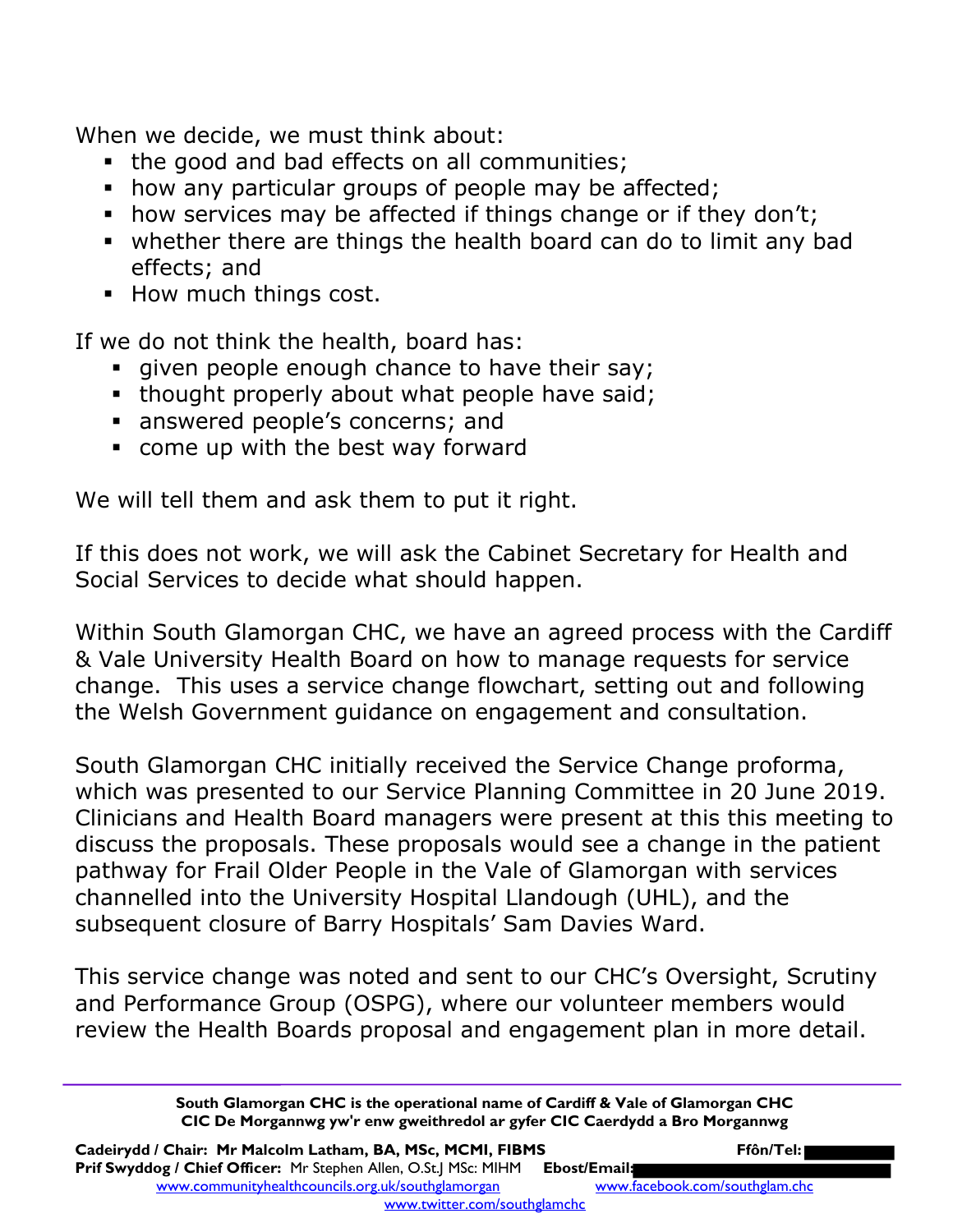This went to the OSPG on the  $1<sup>st</sup>$  July 2019 for review, comment and amendment, in discussion with the Health Board's Medicine Clinical Board who were leading the service change.

It was agreed that public engagement on these proposals would run for eight weeks between  $2^{nd}$  September 2019 and  $6^{th}$  November 2019. This included a mid-point review to see if any additional actions were needed based upon initial engagement feedback. The CHC was aware that engagement had started slightly earlier than was originally agreed. This was to ensure scheduled meetings and advisory forums could review and feedback their findings.

Based upon initial engagement feedback, a list of frequently asked questions was published and circulated. During this period, it had become clear that there were very strong local concerns about Sam Davies ward. Local politicians, elected Assembly Members and Members of Parliament with these concerns, had contacted the CHC.

It became very clear that the focus was now on the future of the Sam Davies ward. This meant the other significant changes were being lost in the engagement process and subsequent discussions.

Previously, we had agreed with the Health Board to hold an open workshop for the public to hear about the proposals and provide their views. It is a well-known that some people feel uncomfortable putting their views forward in a large traditional public meeting. To overcome this, in the workshop there would be round table discussions allowing the public to engage in small groups with key Health Board staff, so everyone's voice could be heard.

During engagement, Unison had launched a petition calling upon the Welsh Government to intervene and were planning a mass rally in Barry to "Save Sam Davies Ward". It was now very clear that the proposed changes were controversial, and that many NHS staff were not supporting the change. The CHC wanted to ensure during the engagement process,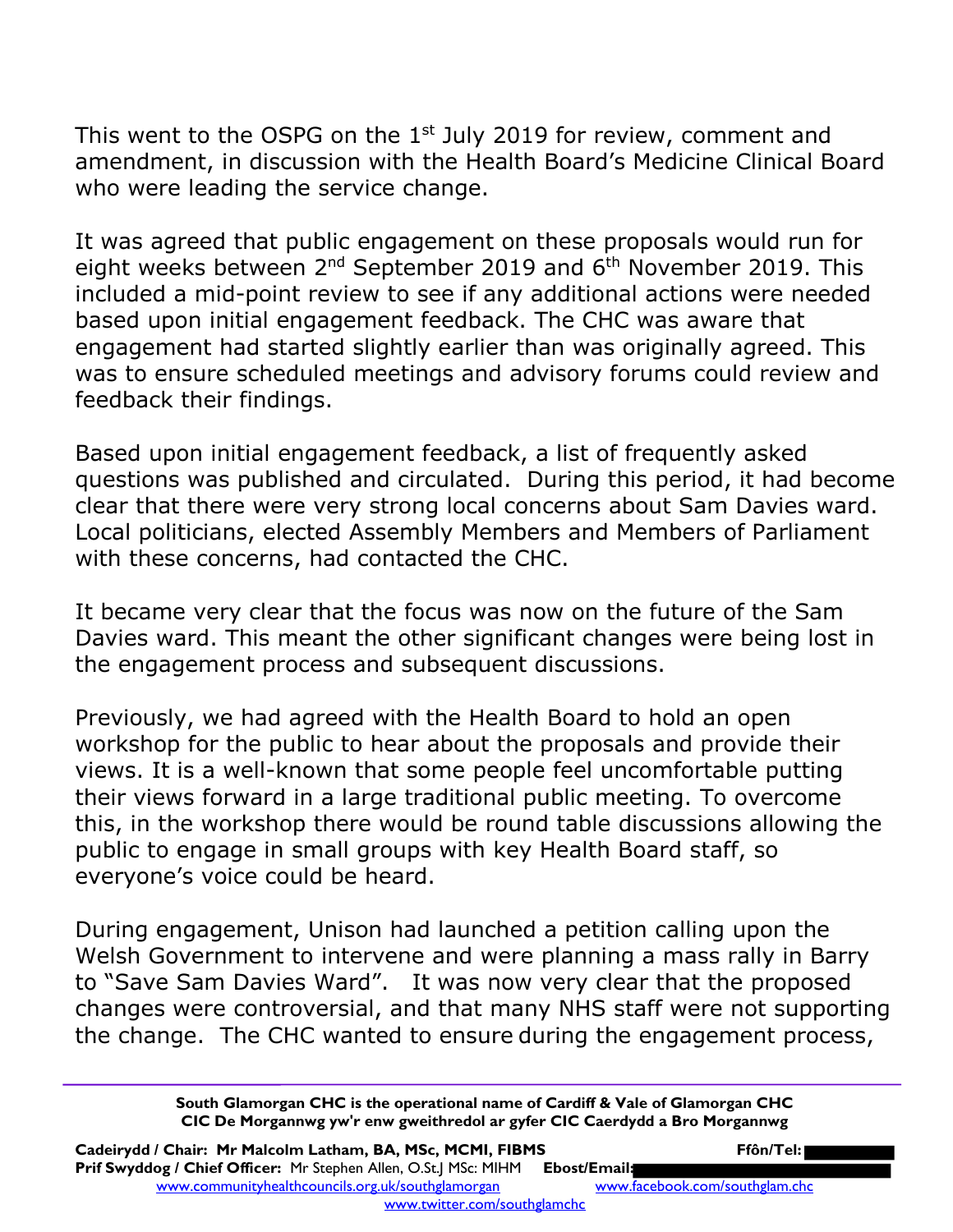that all those responding to the proposals were fully sighted of what was being proposed. To help with this, the public including staff were signposted to key organisations, on the Cardiff & Vale UHB website.

The CHC also visited the Sam Davies Ward with a local Assembly Member and spoke to several patients and staff. We listened and fed their concerns back to the Health Board. We also attended a local MP's meeting to answer questions on the process and urge people to respond as part of the engagement process.

The planned public workshop took place at the Memo Arts Centre Barry on the 23rd September 2019. The Health Board with the CHC attending led this. This workshop started well, and then the Health Board presentation went on too long (nearly 57 minutes). Consequently, by the time the public asked to be involved many had lost patience with the Health Board. The workshop then turned into a question and answer session with the Health Board in the public's view failing to adequately answer most questions. It was during this workshop that the Health Board suggested holding an additional evening meeting and would work with the CHC to facilitate this. At this stage, the Health Board had not discussed the proposal with the CHC.

Subsequently, a meeting was agreed with the CHC and this was held on the 30th October 2020 attended by 57 members of the public, this was one day before the engagement process closed. Considering the previous workshops problems, the CHC agreed to chair the meeting to ensure individuals were heard and their concerns answered. The local AM and CHC then asked for an extension to the closing date to allow people to send in responses, and a further week was given. The Health Board held its weekly Executive briefing session on the 4<sup>th</sup> November 2019 where they discussed possible ways forward.

The CHC requested the Health Board to provide copies of any correspondence, and feedback relating to the engagement. This would help the CHC to form a view based on the comments of the public and

Cadeirydd / Chair: Mr Malcolm Latham, BA, MSc, MCMI, FIBMS **Ffôn/Tel: Prif Swyddog / Chief Officer:** Mr Stephen Allen, O.St.J MSc: MIHM **Ebost/Email:** www.communityhealthcouncils.org.uk/southglamorgan www.facebook.com/southglam.chc www.twitter.com/southglamchc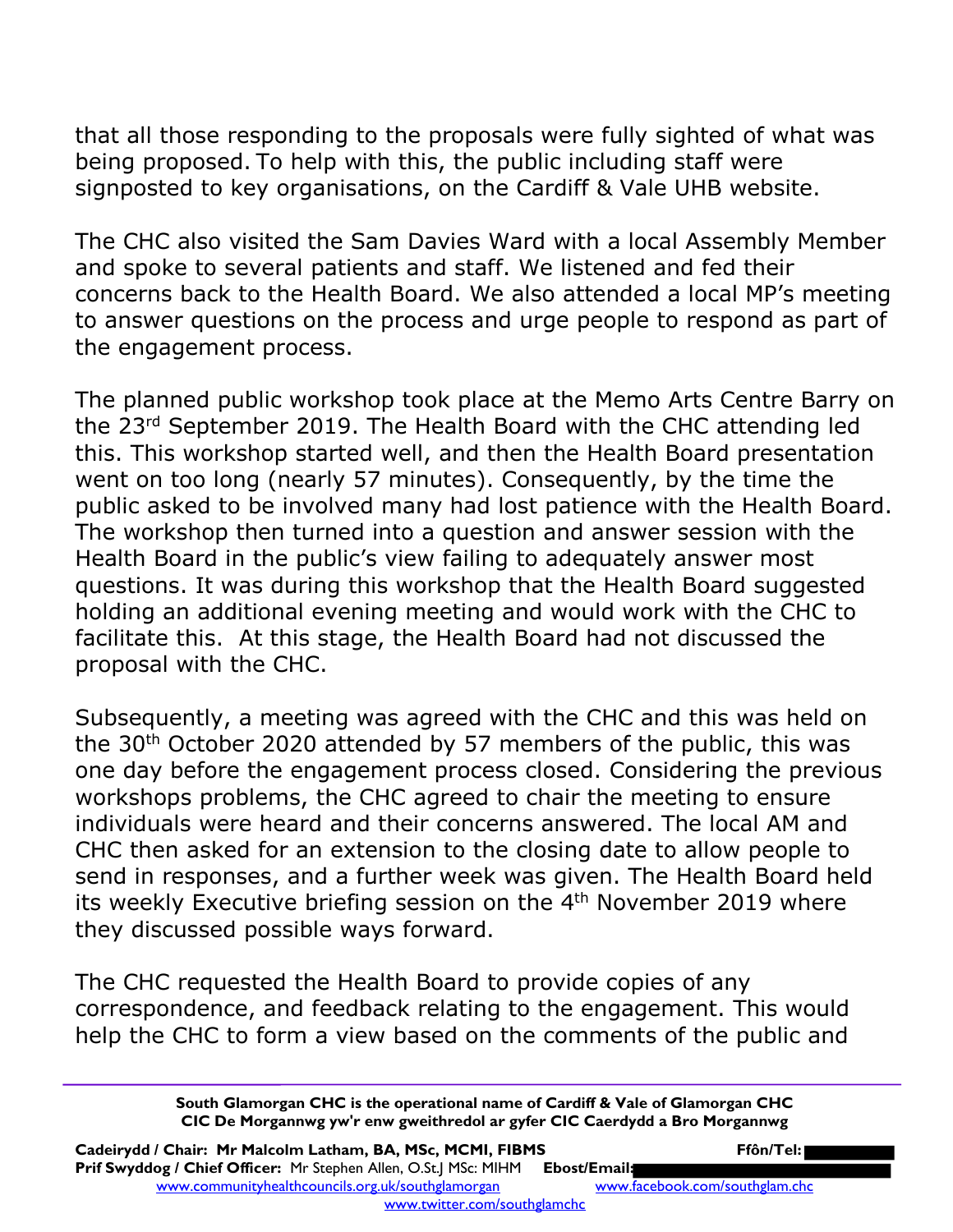other key stakeholders. We received the requested documents although the Health Board did not provide a copy of the public petition.

The CHC internal OSPG met earlier than planned at 2pm the 20<sup>th</sup> November 2019, which was the earliest possible date due to CHC volunteer member availability. The OPSG did form a view on the proposals. Members felt the process was flawed because of the focus on the Sam Davies ward closure and not the complete Frail Older People in the Vale of Glamorgan pathway. To overcome this, the OSPG recommended further engagement or public consultation on the full proposals.

The Health Board met in Barry on 28<sup>th</sup> November 2019, where it announced that they were going ahead with the changes but removed the Sam Davies ward closure from their proposals. While this decision addressed local concerns and kept the ward open, the CHC immediately raised a serious concern that it had not been given the chance to formally respond to the engagement period as laid out in the Welsh Government guidance. In addition, if the patient pathway was changing, how would the Sam Davies ward now fit into the new plans? While the Health Board recognised our concerns, it went on to approve the change. The Health Board would only revisit this decision if the CHC had alternative proposals.

The CHC Executive Committee met in public on the 10<sup>th</sup> December 2019 in Barry and based upon public feedback and our own concerns decided the Health Board appeared to be circumnavigating engagement guidelines and the agreed process.

In our letter to the Health Board following the meeting, the CHC called for a full public consultation on the published proposals. This would allow the Health Board to further reflect and obtain public approval for their revised proposals. The Health Board rejected our request to move to public consultation. This was because in their view they thought most respondents supported the direction of travel for this service change, because the Sam Davies ward closure had now been removed completely